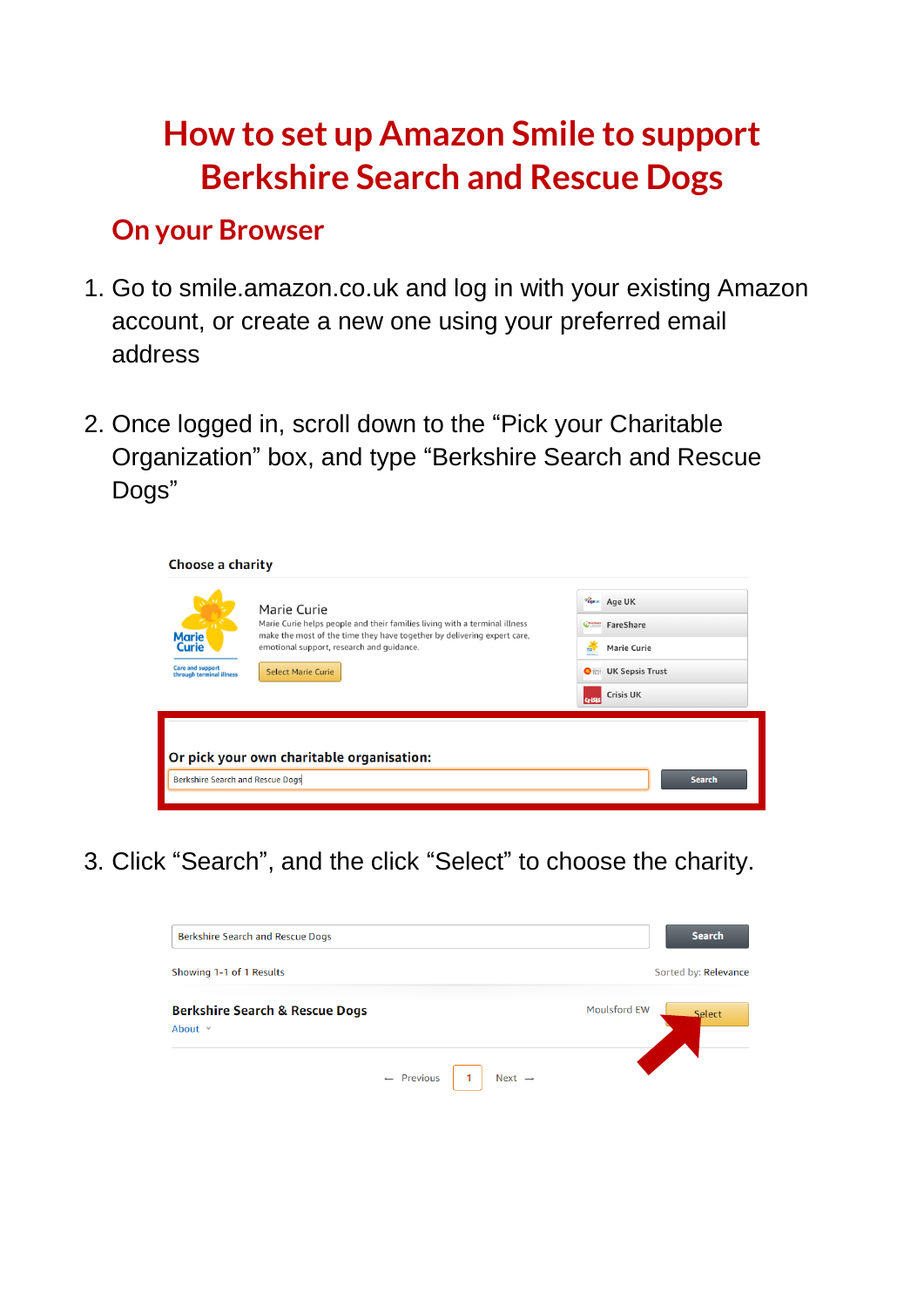- 4. You may need to check the box acknowledging that you must visit smile.amazon.com each time you shop in order to support BSARD and click "Start Shopping".
- 5. Update your browser shortcuts! Make sure you always shop from smile.amazon.co.uk in order for us to receive your support.

## **On your Mobile Apps**

### For Android apps:

Make sure you have the latest version of the Amazon Shopping App  $\mathbf{1}$ My apps & games 1. Open the Google Play Store 2. Tap the menu  $(\equiv)$ **EUPOATEALL** 3. Tap on My apps & games 4. Tap the Updates tab 5. Update the Amazon Shopping App Open the Amazon Shopping App amazon **RXXX** 

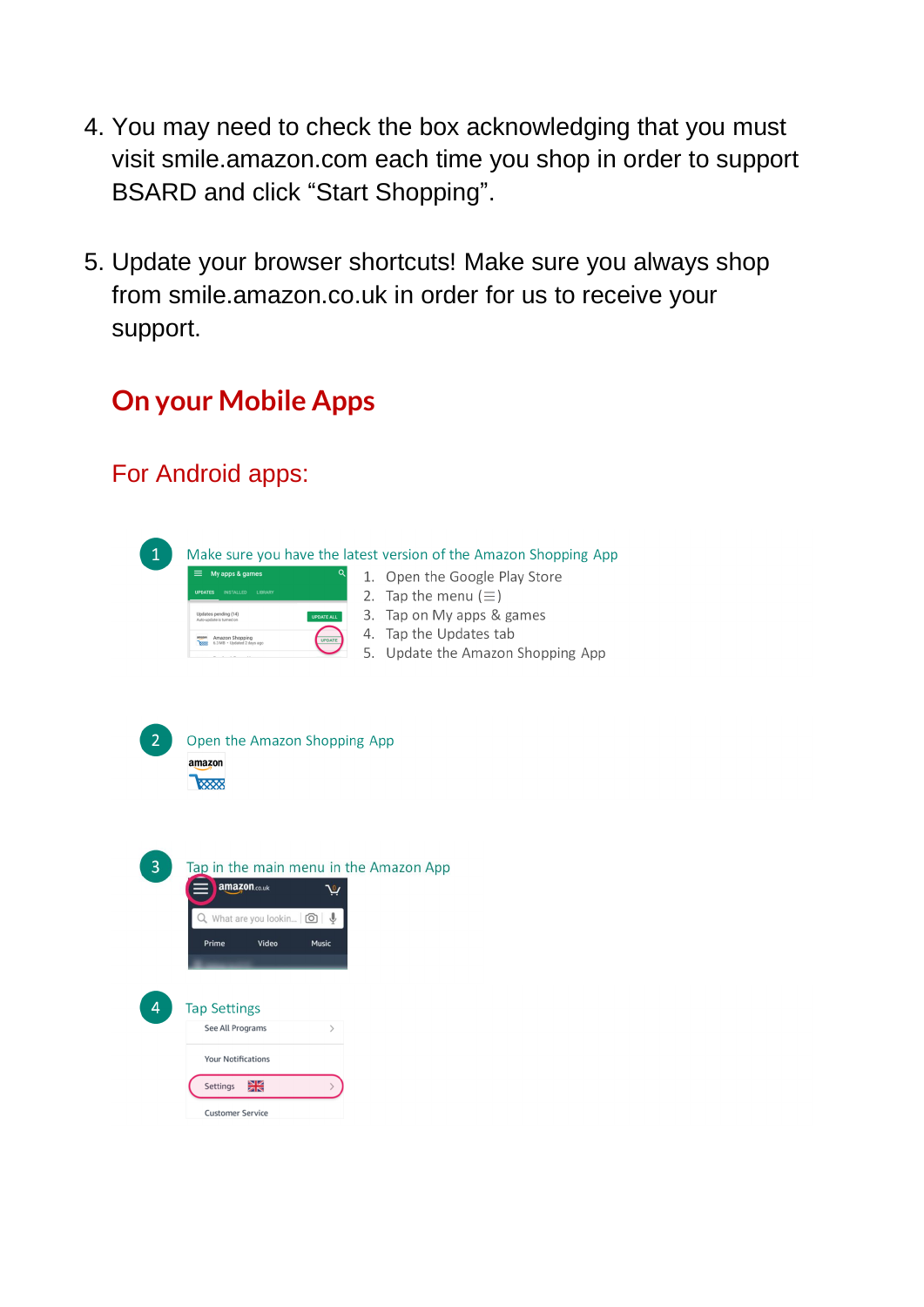| 5 | <b>Tap AmazonSmile</b>                                       |
|---|--------------------------------------------------------------|
|   | ₩<br>Country & Language                                      |
|   | Notifications                                                |
|   | AmazonSmile                                                  |
|   |                                                              |
|   |                                                              |
| 6 | Follow the instructions on the screen to turn on AmazonSmile |
|   | Smile.amazon.co.uk                                           |
|   |                                                              |
|   |                                                              |

### For iPhone apps:

Unfortunately this isn't an option for iPhone apps, so please set up a shortcut to the Amazon Smile website which gives a near identical experience to the app:

- 1. If you have the Amazon App installed, please remove it. To do this, tap and hold the app icon until it starts to jiggle. Tap the cross at the top left of the icon and confirm that you want to delete it. Don't worry, this will not delete your Amazon account or any of your settings.
- 2. Now load Safari (the iPhone internet browser) and go to [smile.amazon.co.uk.](http://www.smile.amazon.co.uk/)
- 3. Tap the 'share' button on the bottom of the screen.



4. Tap the 'Add to Home Screen' icon. You may need to swipe to the left to see this.